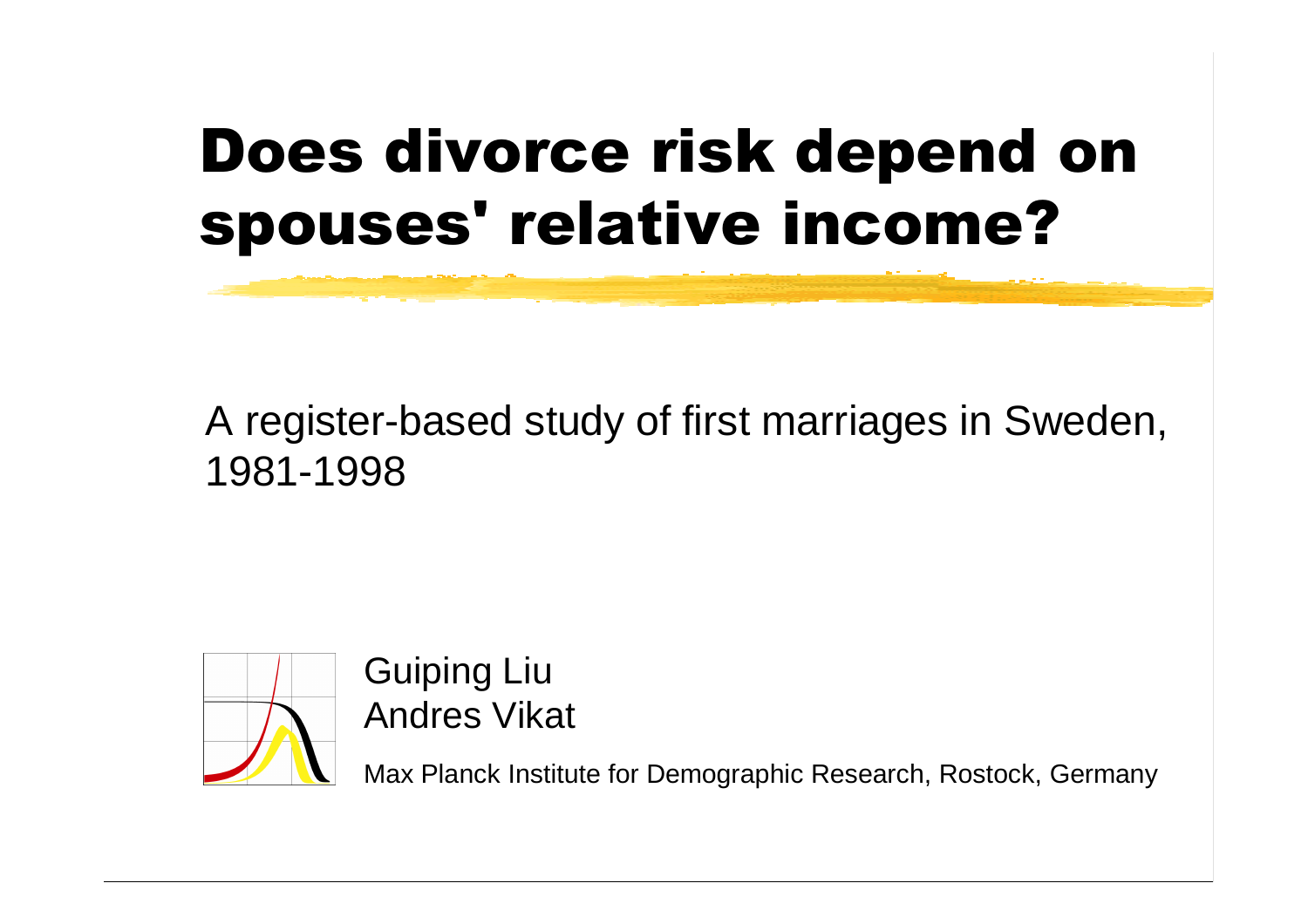## Background: Economic aspects

- **Hetal Independence effect** economic independence of the wife: frequent explanation of the relationship between increasing earnings of women and increasing divorce rates. If the wife is a high earner relative to her husband, she gains less from marriage, and she would be able to maintain her living standard after a divorce.
- Focusing on woman's income alone does not allow to control for the *income effect*: a higher total income of the family improves its quality of life and thereby enhances marital stability
- $\rightarrow$  empirical studies need to be based on individual-level income data from both spouses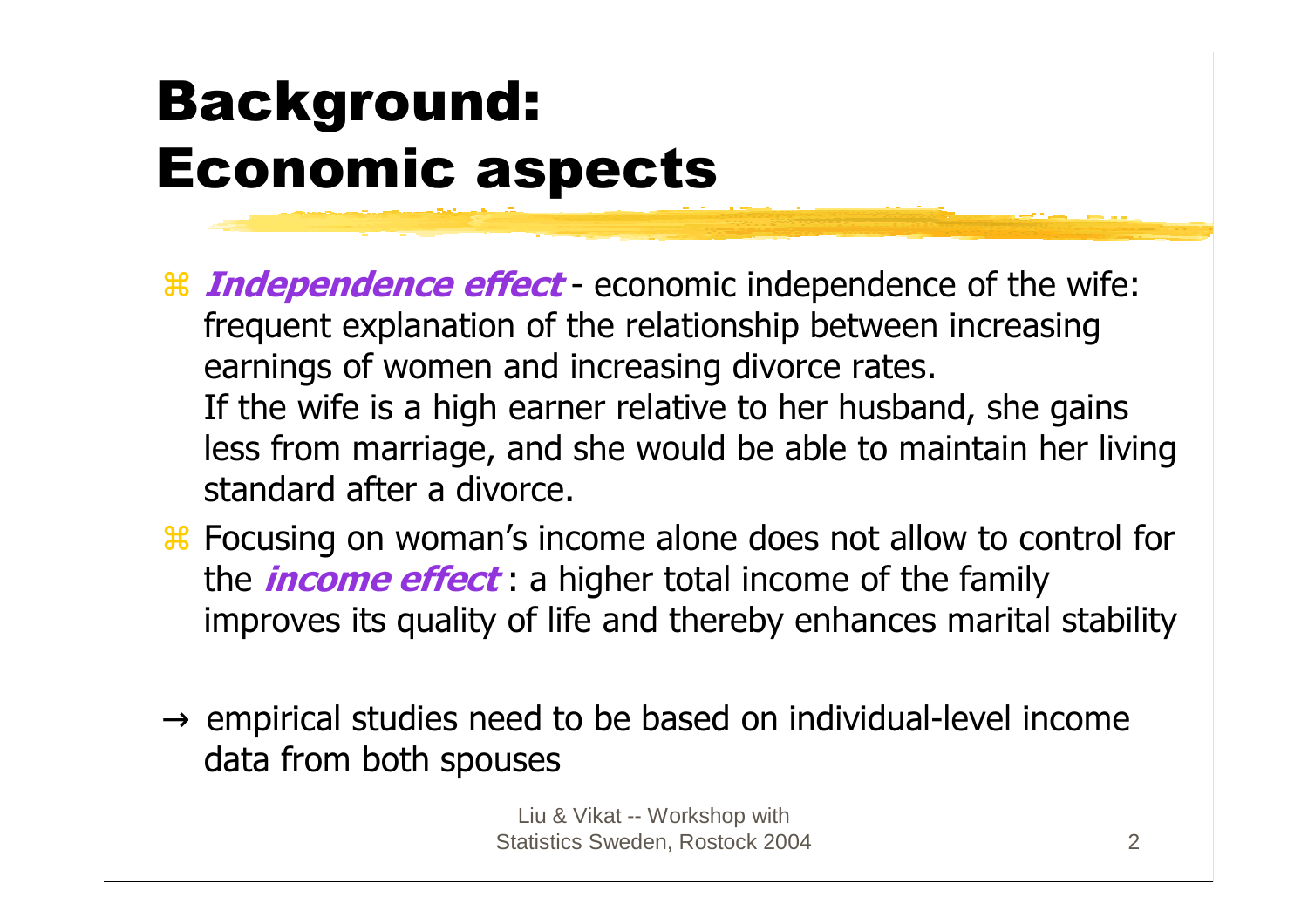## Equally Dependent Spouses

**X** Marriages where each spouse earns 40-60% of the total income are more divorce prone than marriages where the wife earns less (based on results from the U.S.) - in line with the *independence effect* argument.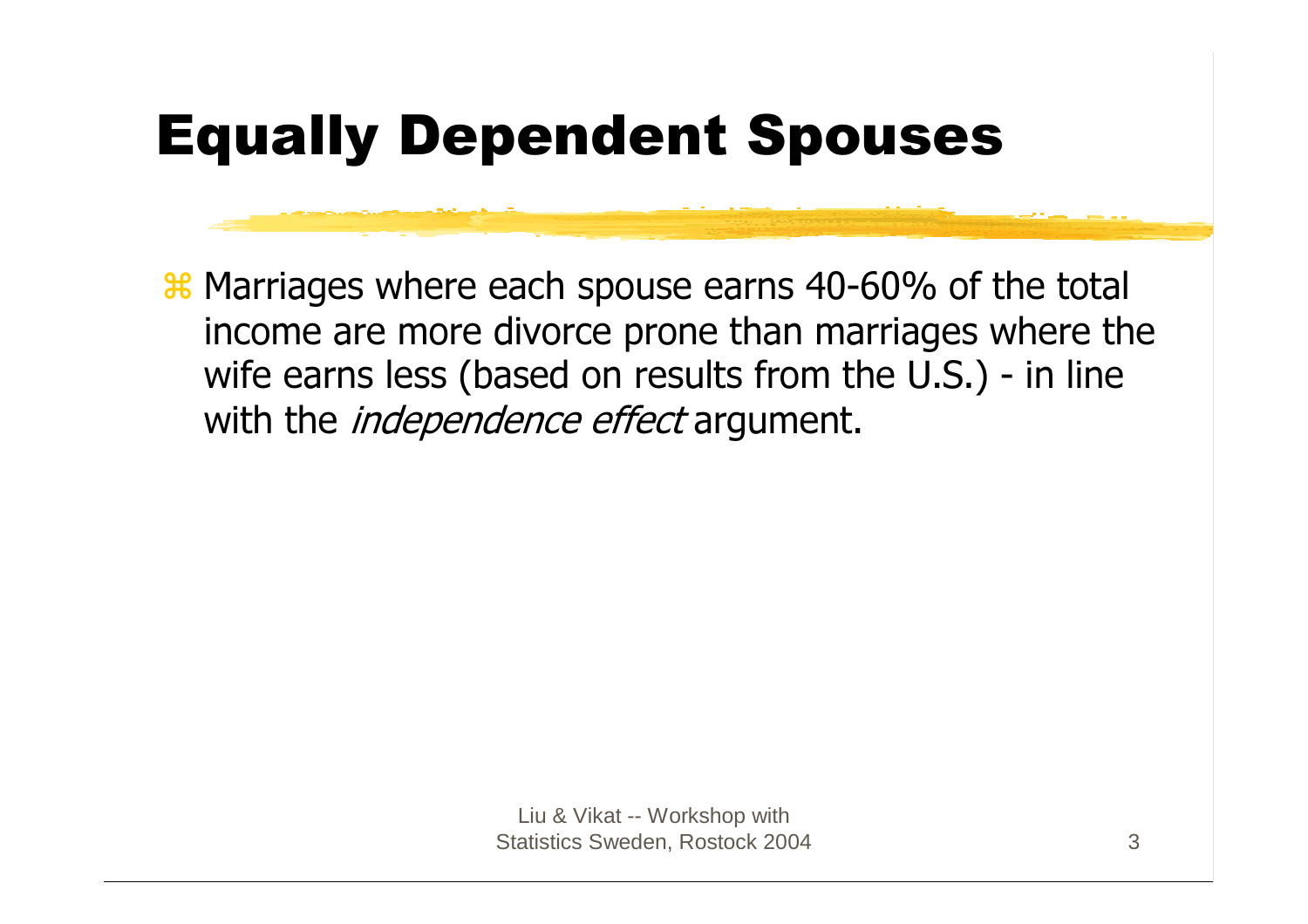## Background: Gender relations

- More similar labor market roles of women and men are reflected in more egalitarian gender ideology in Sweden. About equal income of both partners would stabilize marriage in a society where egalitarian gender attitudes prevail – if conforming to prevailing attitudes leads to more stable marriage.
- The situation where the wife earns more than her husband may have a destabilizing effect on the relationship because of non-conventional power structures.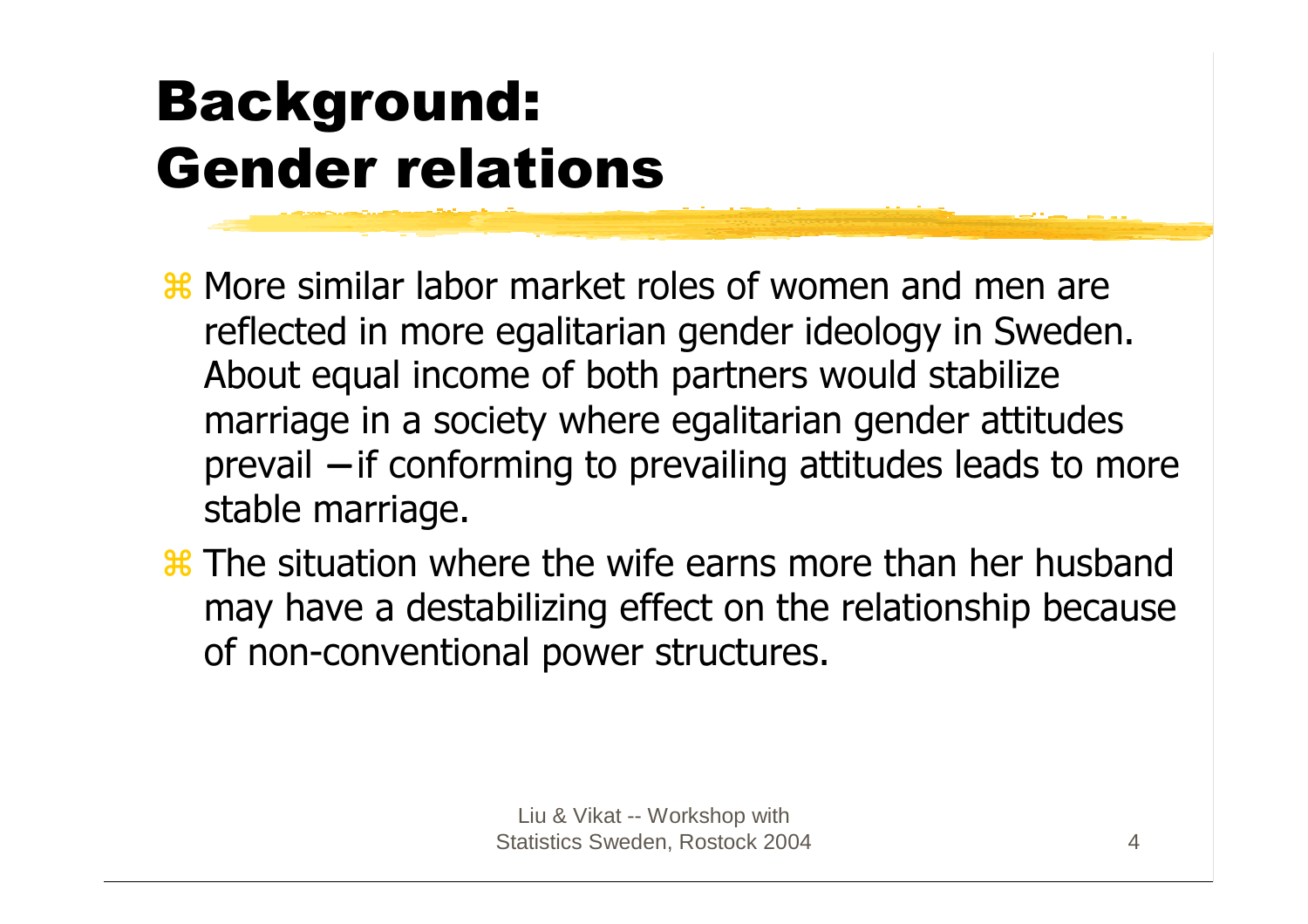## Context for our study: Sweden

- **& Sweden is well known as a country where egalitarian gender** ideology is permeated
- **Heta** In 7% of all married couples, wives earn more than 60% of the total income;

in 48% of couples, the spouses' income ratio ranges within 40- 60%;

in 45% of couples, wives earn less than 40% of the total income

- **& Previous studies on family stability in Sweden have not included** information on women's employment or earnings
- **&** We have a very good register data set for studying divorce risks in Sweden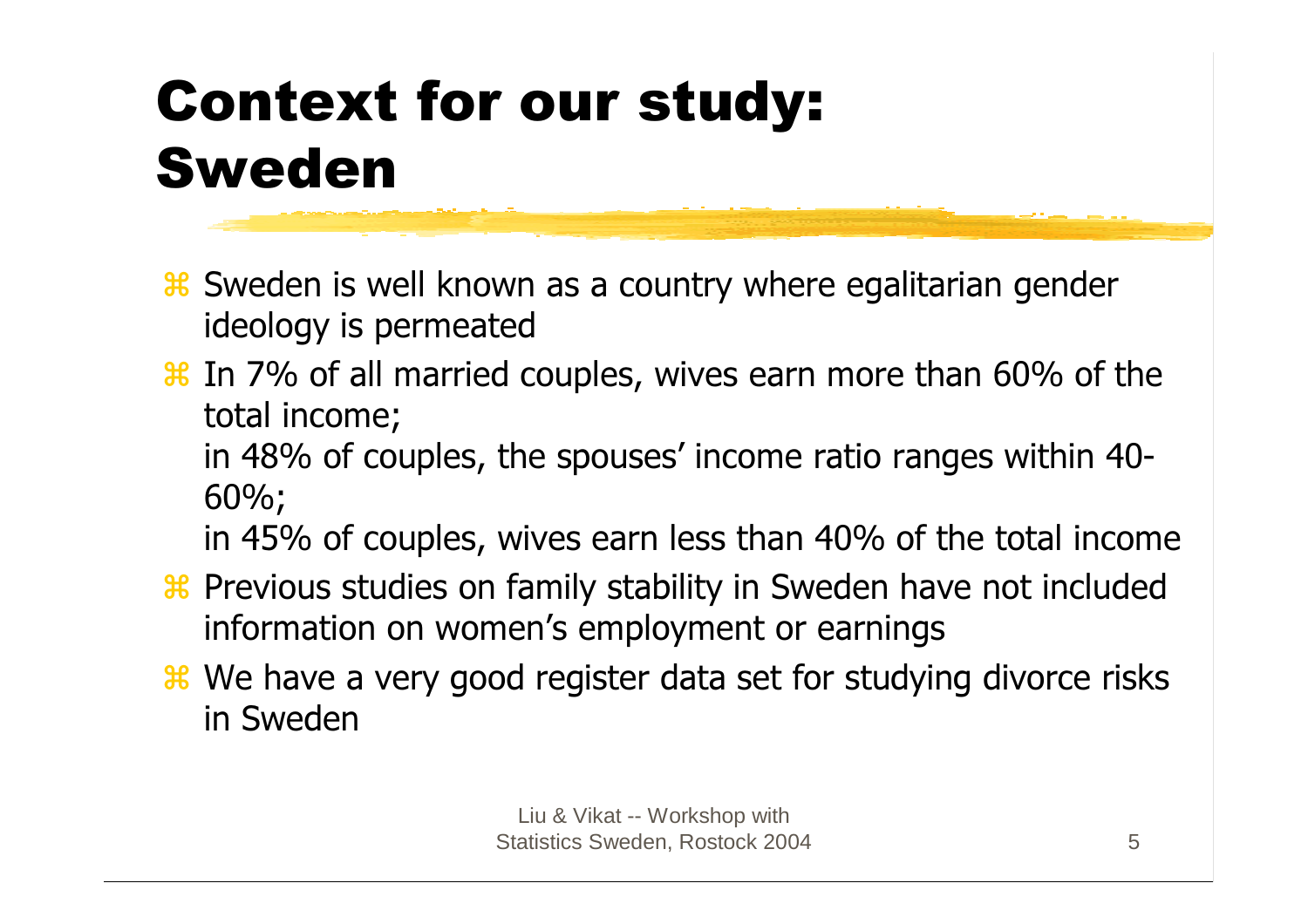#### Hypotheses

<u>  $\frac{11}{100}$  Hypothesis 1 - (wife's) independence effect</u>:  $\overline{\curvearrowright}$  Wife earns more than the husband's  $\rightarrow$  higher divorce risk  $\overline{\curvearrowright}$  Wife earns considerably less than the husband  $\rightarrow$  lower divorce risk

- Hypothesis 2a equally dependent spouses (earning 40-60% each): **M** The wife may perceive a context of roughly equal earnings and unequal distribution of household work as unfair  $\rightarrow$  higher divorce risk
- $\frac{1}{26}$  Hypothesis 2b Swedish context:

**O** Couples where each spouse contributes with 40-60% of the total income have the economic power structure that conforms to the gender ideology that prevails in Sweden  $\rightarrow$  lower divorce risk

 $\frac{1}{100}$  Hypothesis 3 - income effect:

**ORED** Divorce risk decreases by the total earned income of the couple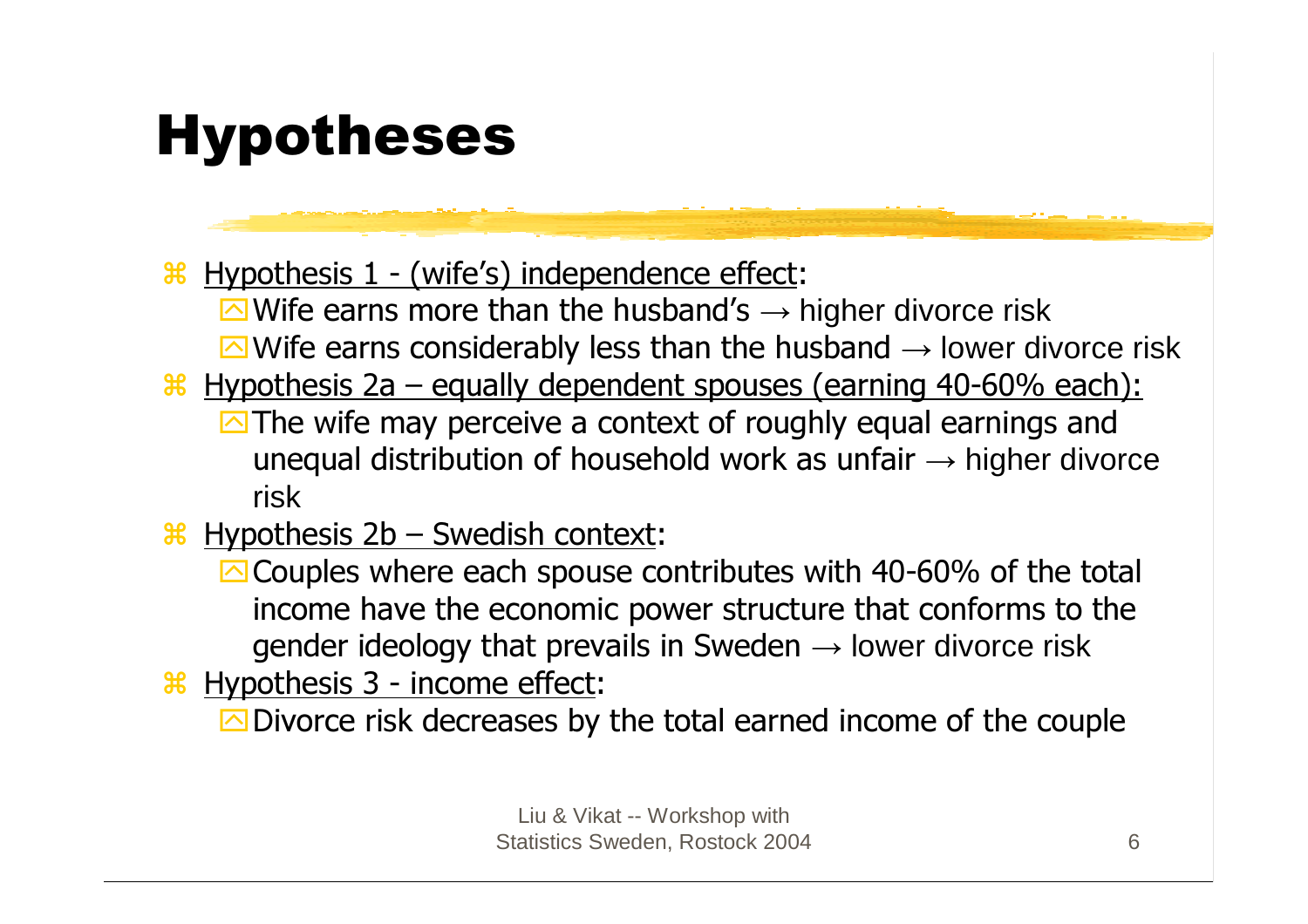#### Data and method

- Data from Statistics Sweden obtained by linking individuallevel information on demographic, social, and economic variables from different registers
- Study population: first marriages of women born in Sweden, contracted in 1981-1998 at ages 20-34

**Hazard regression model:** 

$$
\ln \mu_i(t) = y(t) + \sum_j \alpha_j x_{ij} + \sum_l \beta_l w_{il}(t)
$$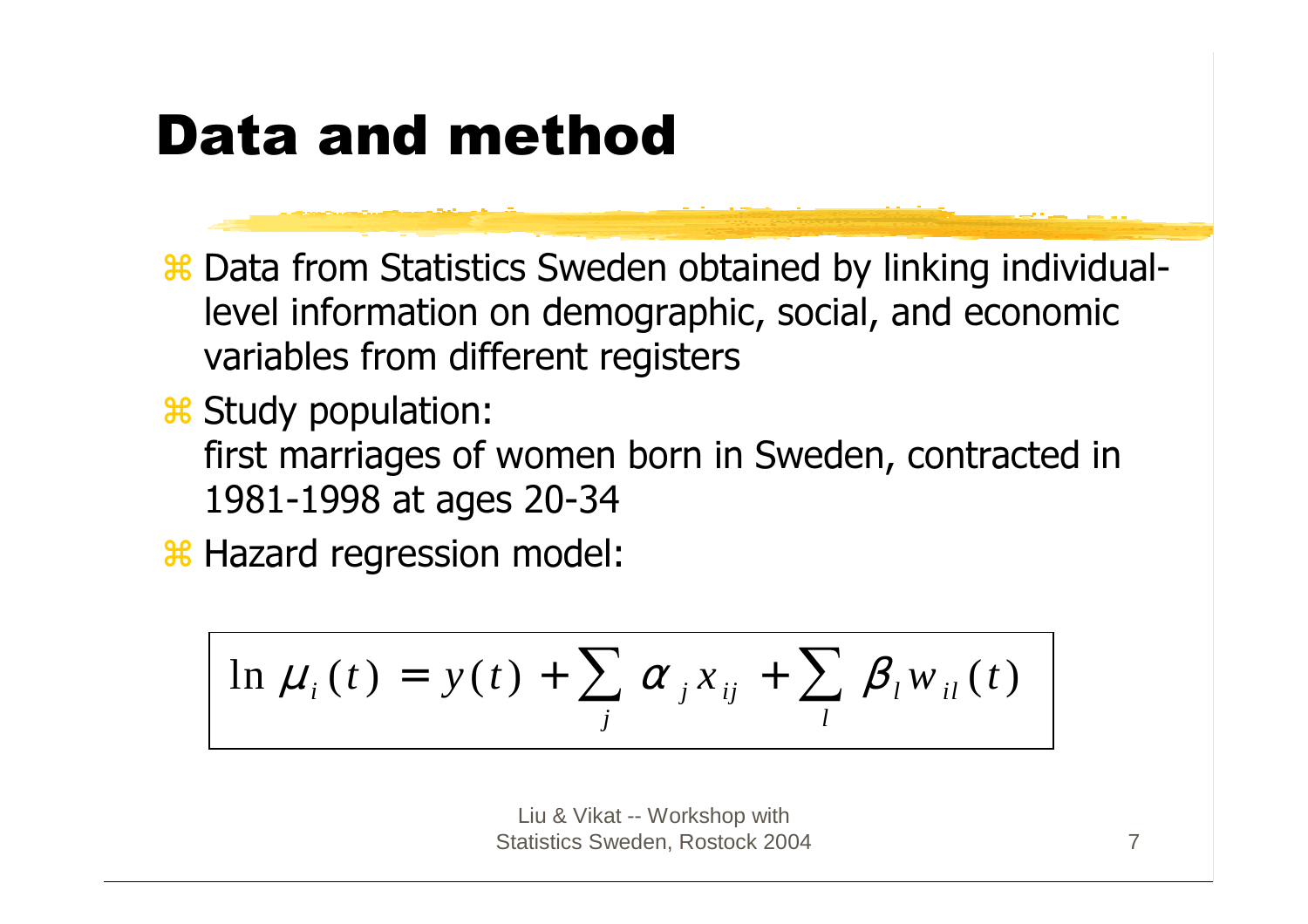### Control variables

**\*** Wife's age at marriage

- **& Number of wife's children from previous partnerships**
- **& Number of husband's children from previous partnerships**
- **Age of youngest shared child**
- **Husband's order of marriage**
- **\*** Couple's age difference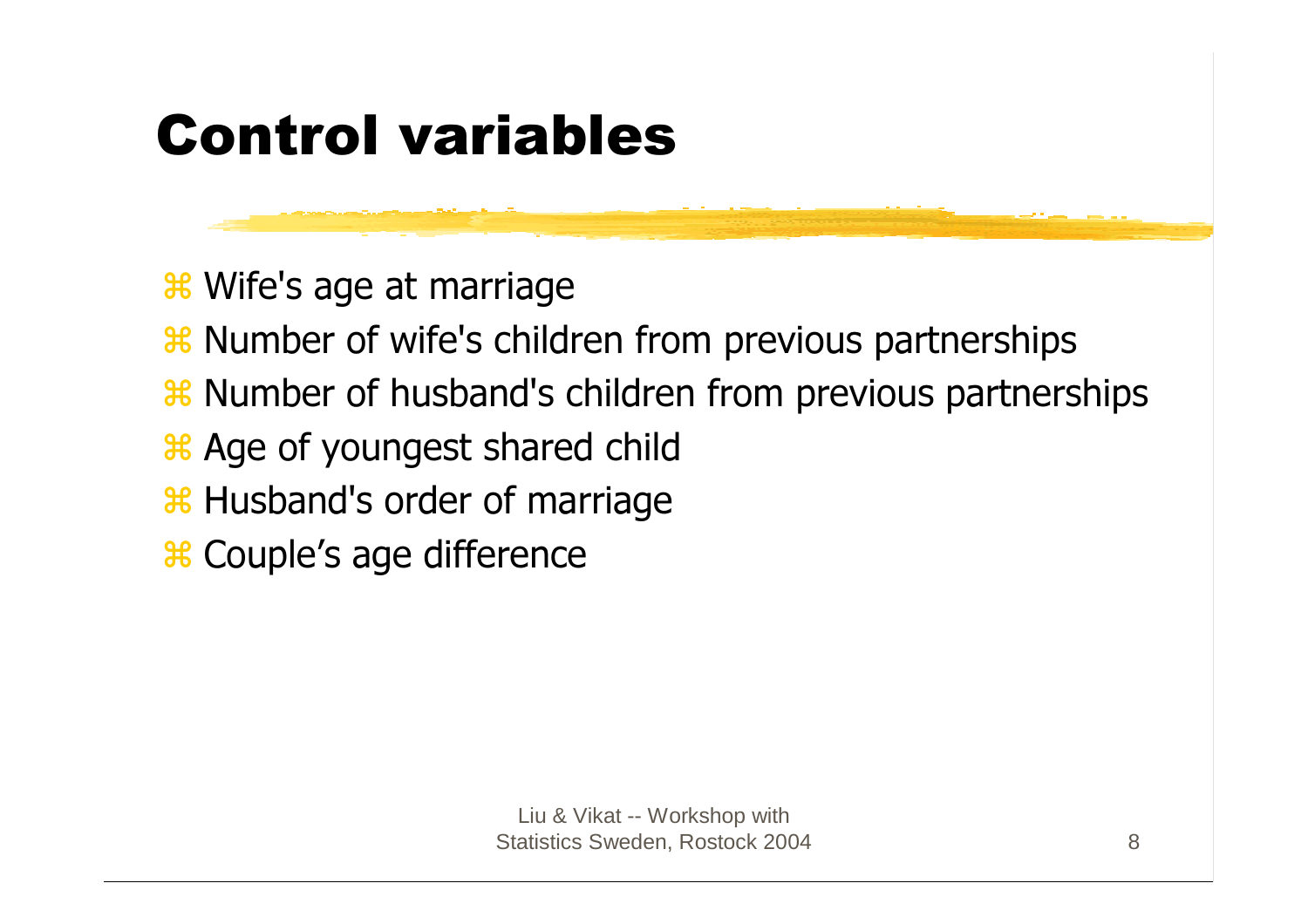## Relative and absolute income: main effects

<u>a de seu control de la companya de la compa</u>

| <b>**</b> Wife's share in           | relative risk        |                  |
|-------------------------------------|----------------------|------------------|
| couple's total income               | educ. not controlled | educ. controlled |
| $\square$ 0%-20% (ref.)             | 1.00                 | 1.00             |
| $20\% - 40\%$                       | 1.29                 | 1.38             |
| $\Box$ 40%-60%                      | 1.51                 | 1.62             |
| $\Box$ 60%-80%                      | 1.97                 | 2.12             |
| $80\% - 100\%$                      | 2.10                 | 2.19             |
| <b>* Couple's total income</b>      |                      |                  |
| $\Box$ Lowest quartile (ref.)       | 1.00                 | 1.00             |
| $\Box$ 2nd quartile                 | 0.88                 | 0.87             |
| $\overline{\triangle}$ 3rd quartile | 0.83                 | 0.86             |
| $\Box$ Highest quartile             | 0.79                 | 0.92             |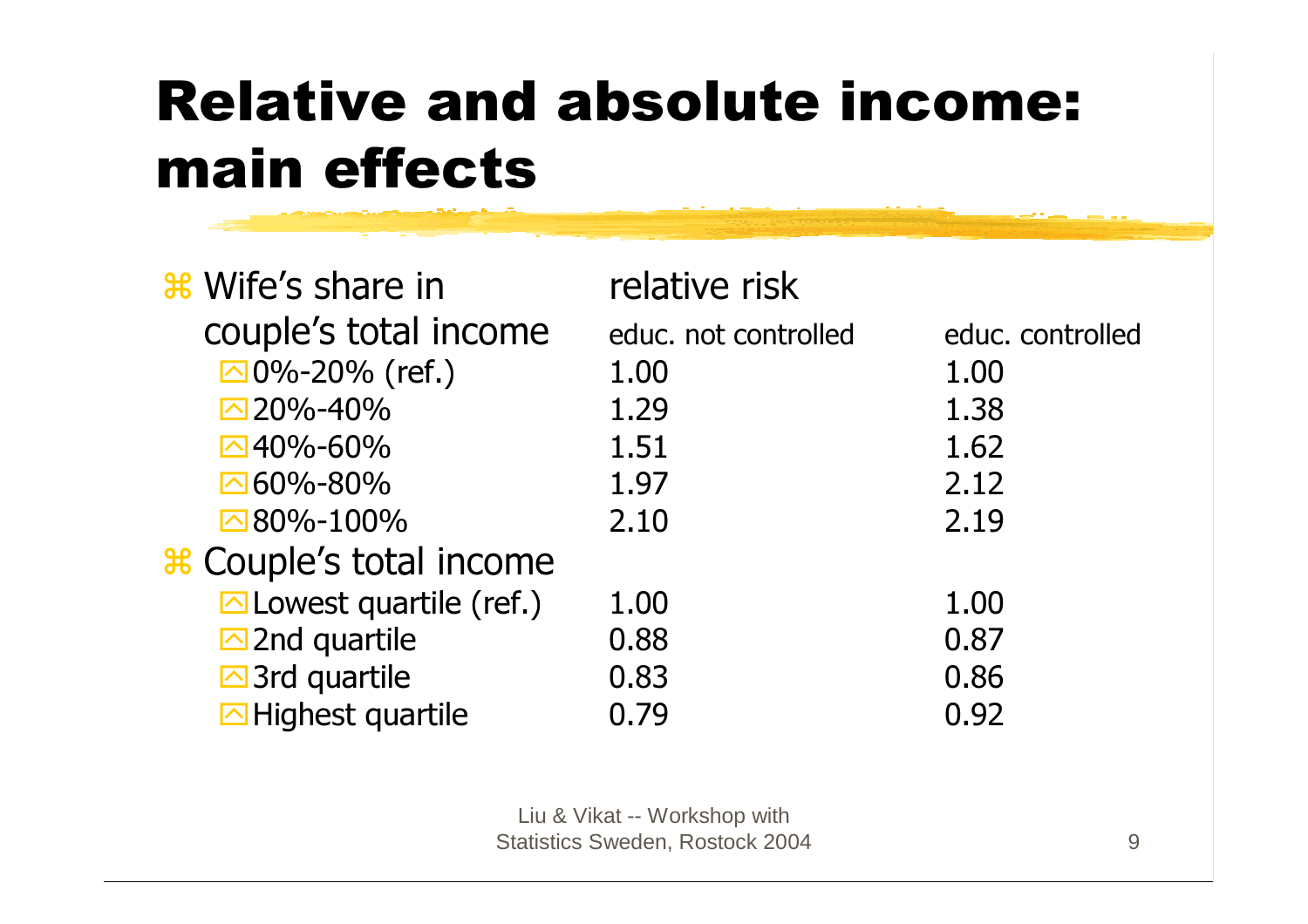#### Relative and absolute income: interaction

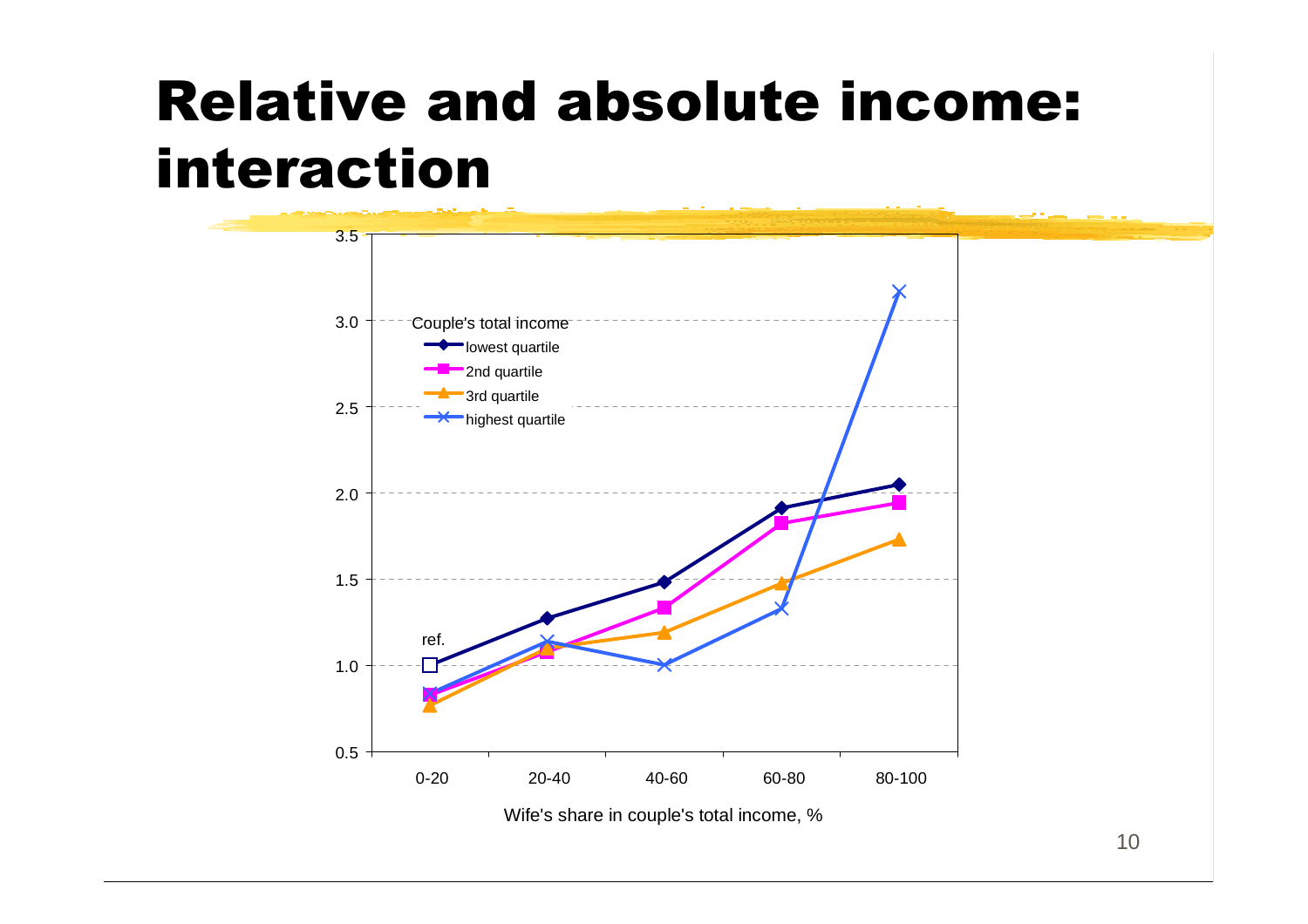# Level of education: main and interactive effects

| <del>%</del> Husband's level of education       |      |      |
|-------------------------------------------------|------|------|
| $\Box$ Low (ref.)                               | 1.00 | 1.00 |
| $\Box$ Medium (gymnasium)                       | 0.88 | 0.83 |
| $\Box$ High (post-gymnasium)                    | 0.71 | 0.63 |
| <b>&amp; Wife's level of education</b>          |      |      |
| $\Box$ Low (ref.)                               | 1.00 | 1.00 |
| $\triangle$ Medium (gymnasium)                  | 0.66 | 0.69 |
| $\Box$ High (post-gymnasium)                    | 0.52 | 0.57 |
| # Couple' relative level of education           |      |      |
| $\Box$ husband's education higher               |      | 1.01 |
| $\triangleright$ same level of education (ref.) |      | 1.00 |
| $\Box$ wife's education higher                  |      | 0.89 |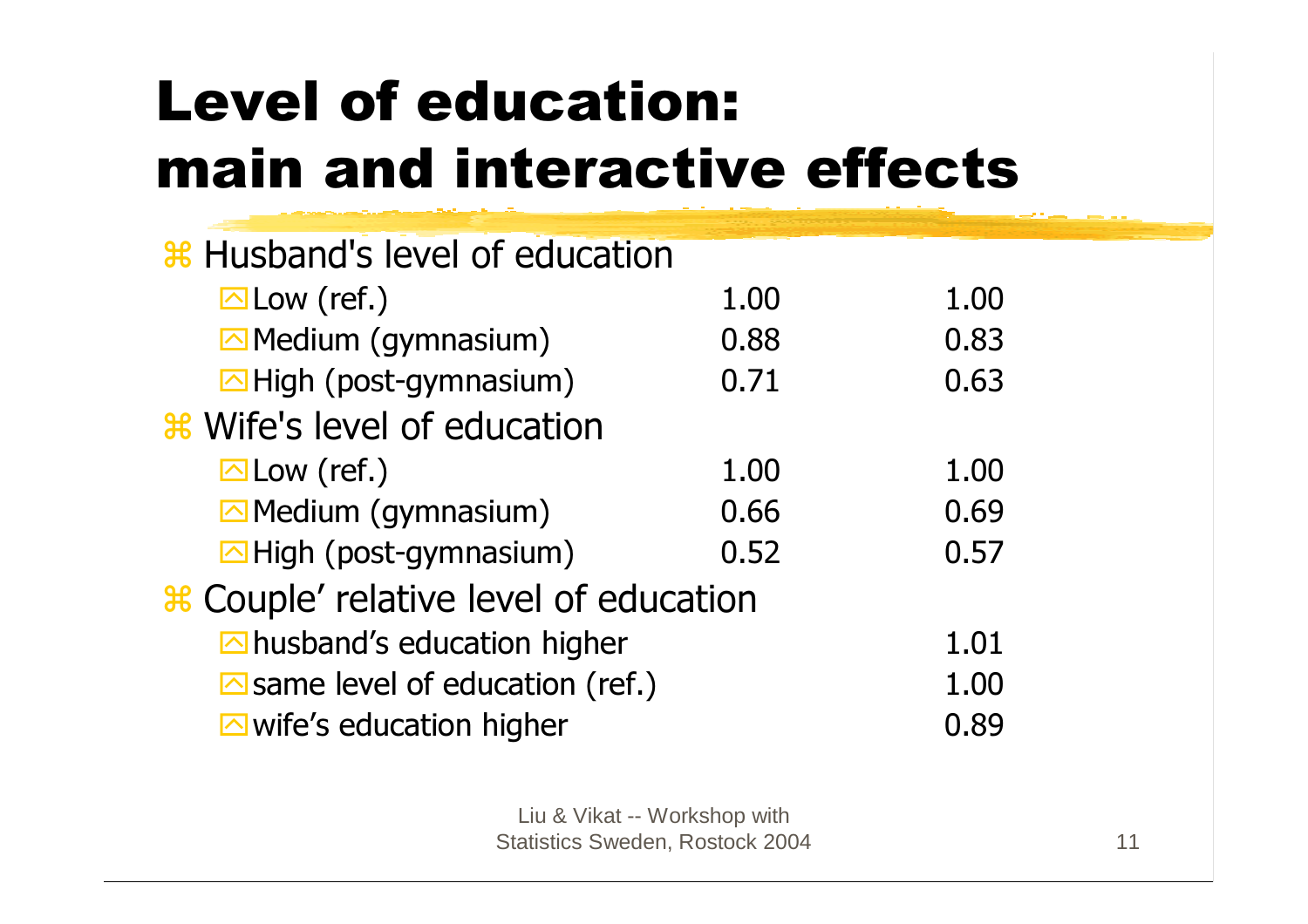#### Summary

#### **& Support for** *(wife's) independence effect* **hypothesis:**

**M** The higher the wife's share in the couple's income the higher the divorce risk

#### **& Support for** *income effect* **hypothesis:**

- **M** The higher the total family income the lower is the divorce risk (This relationship was rather weak when spouses' educational level was controlled for)
- **Henoral Notarty Weak support for the "Swedish context"** hypothesis:

**Only in the highest income category (7% of all couples) have** partners with about equal income a somewhat reduced divorce risk